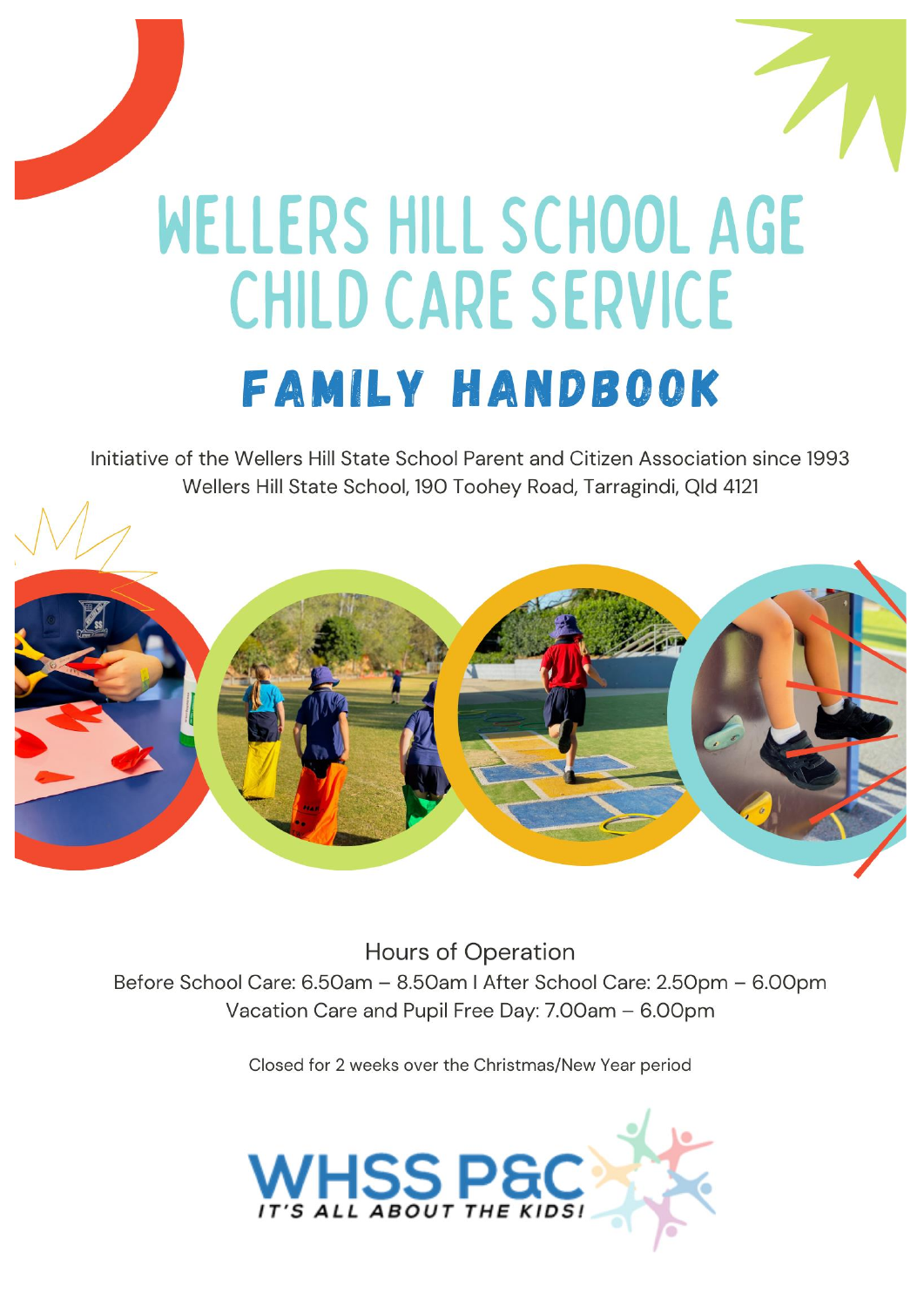# **Contents**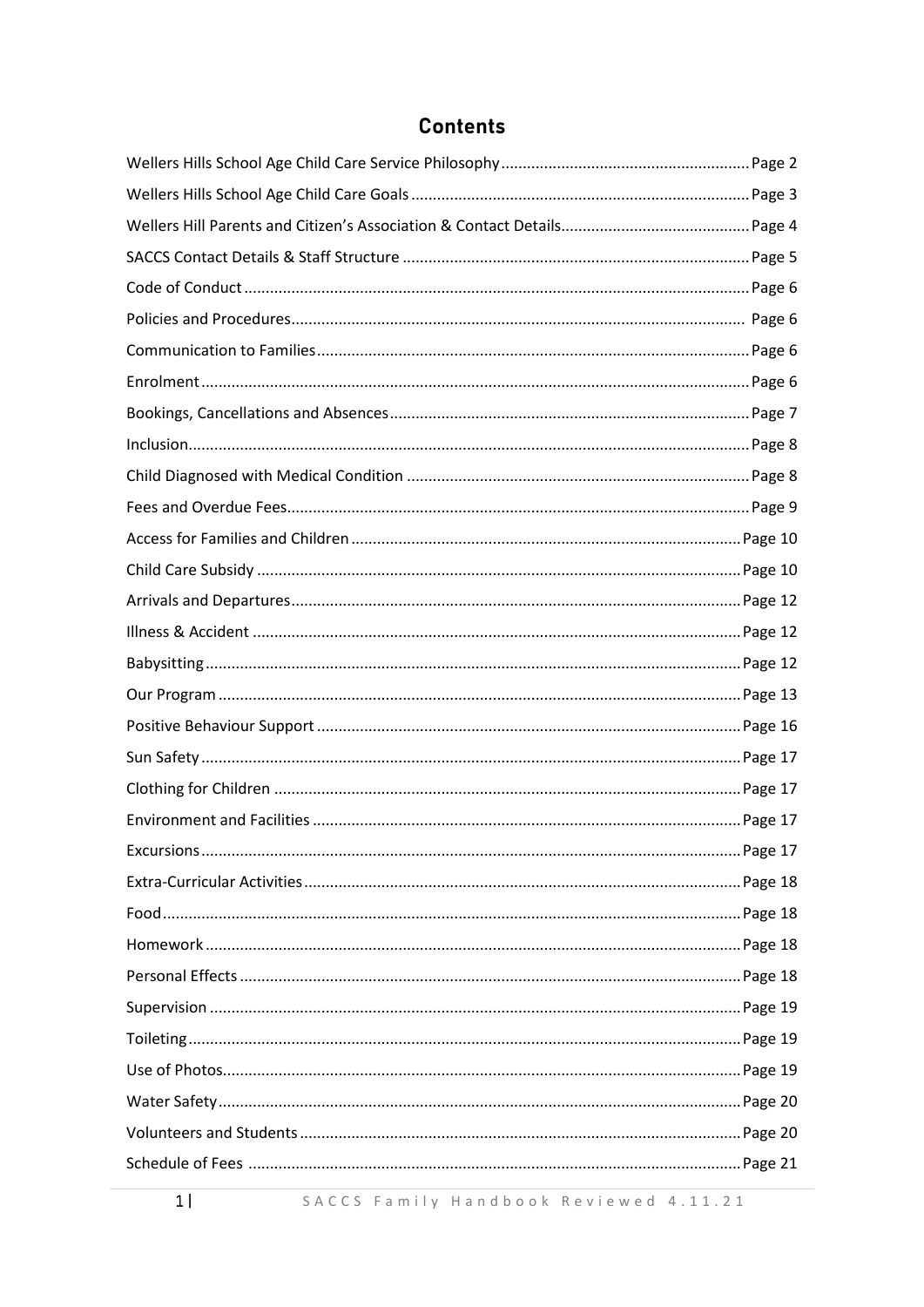#### **SACCS Statement of Philosophy**

# **Wellers Hill School Aged Child Care Service**

Wellers Hill School Age Child Care Service believes that each child has the right to be an active member of the community in which they live, to express their opinions and have their views considered in any decision that may affect them. We believe that the best interests of the children and their right to play as well as learn and develop in a safe and nurturing environment is the primary consideration in all decision making at the service. It is visible in SACCS actions, interactions and daily work with the children. We believe that all children are active learners from birth and through rich, engaging and stimulating environments and meaningful interactions we can build a foundation for successful lifelong learning. We support children education to become socially, environmentally and sustainably responsible citizens of this land and of the world.

We acknowledge that parents and families are the child's primary nurturers and those respectful, collaborative relationships between SACCS and the families and the diverse community strengthen our joint capacity to support children and promote their health and wellbeing. We believe that the fundamental worth of all children and their families, their strengths and their right to equitable access and participation in our diverse community is clearly visible in all aspects of service delivery.

Wellers Hill School Age Child Care Service team believes that by continuing working on improving our professional knowledge and skill, continuing with the ongoing culture of professional inquiry and critical reflection on our practices and providing a positive working environment we will excel in our strive to achieve the best outcomes for the children in our care.

Our service believes that children have the right to have their individual and cultural identity recognised and respected. We value Australia's Aboriginal and Torres Strait Islander cultures as a core part of the nation's history, present and future. We acknowledge Jagera and Turrbal people as the traditional owners of the land our service is located, the long history of the land and we recognise the care they gave the land before us.

Children need and want to take risks when they play. Wellers Hill School Age Child Care Service aims to respond to these needs and wishes by offering children stimulating, challenging environments for exploring and developing their abilities. In doing this, Wellers Hill School Age Child Care Service aims to manage the risks so that children gain benefits from the experiences but are not exposed to unacceptable risk.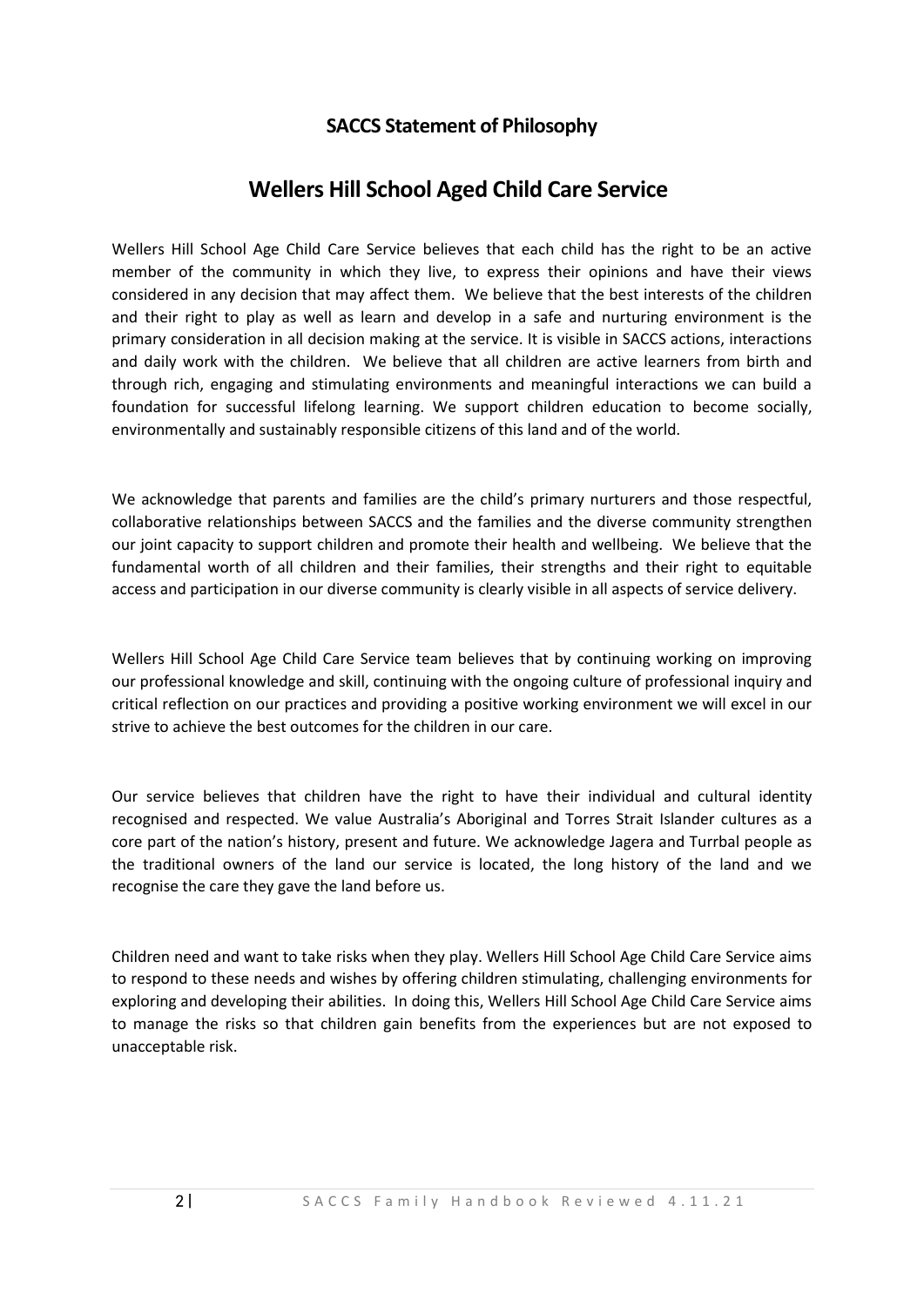# **'To provide an outstanding quality of care'**

#### **Our goals are to encourage and support children to:**

- **Have a strong sense of identity** The service aims to teach children to demonstrate a capacity for selfregulation, negotiating and sharing behaviours by motivating and encouraging children to succeed when they are faced with challenges.
- **Be connected with and contribute to their world** The service demonstrates awareness of connections, similarities and differences between people and how to react in positive ways by encouraging children to listen to others and to respect diverse perspectives. The service supports children to become socially and environmentally responsible citizens of this land and of the world by implementing ongoing sustainability practices, diverse cultural awareness and connection to the land.
- **Have a strong sense of wellbeing** The service aims to teach children to show self-regulation and manage their emotions in ways that reflect the feeling and needs of others by showing care, understanding and respect for all children.
- **Be confident and involved learners** The service aims to teach children to use reflective thinking to consider why things happen and what can be learnt from these experiences by encouraging children to communicate and make visible their ideas, theories. Educators collaborate with children and model reasoning, predicting and reflecting processes and language.
- **Be effective communicators** The service aims to teach children to convey and construct messages with purpose and confidence, including conflict resolution and following directions by modelling language and encouraging children to express themselves through language in a range of contexts and for a range of purposes including leading and following directions.

#### **Our goals for families are:**

- **To provide** affordable care for the children of Wellers Hill School Age Child Care Service and children from the local school's community, including school vacations and pupil free days.
- **To assure** families that their children will be in a safe and healthy environment, where their intellectual, emotional, social, and physical needs will be met by developmentally appropriate suggested and spontaneous activities and experiences, including expressive art, construction, active and imaginative play, sports, music, cooking, craft stories creating and reading that help children develop further their knowledge and skills.
- **To provide** two-way communication between families, School Age Child Care Service employees, Management Committee and Approved Provider.
- **To ensure** that families are always well informed about the program and their children's individual experiences and learning progress by offering them an access to their children files and by displaying the weekly activities planning, vacation program, regular display of children craft, photos, list of the new Play and Learning stories, Theme of the weeks and children participation as well as through formal and informal meetings and discussions.
- **We keep** up to date information to ensure that our employees are well informed about the children's home experiences and family values. This information enables families and our employees to work as partners in meeting the diverse needs of the children in our diverse community.

#### **Our goals for Educators are:**

- **Continue** improving their professional knowledge and skill
- **Fulfil** their professional development plans
- **Continue** with the ongoing culture of professional inquiry
- **Continue** with the critical reflection on their practices
- **Continue** providing a positive working environment
- **Continue** adhering to the service Child Risk Management Strategies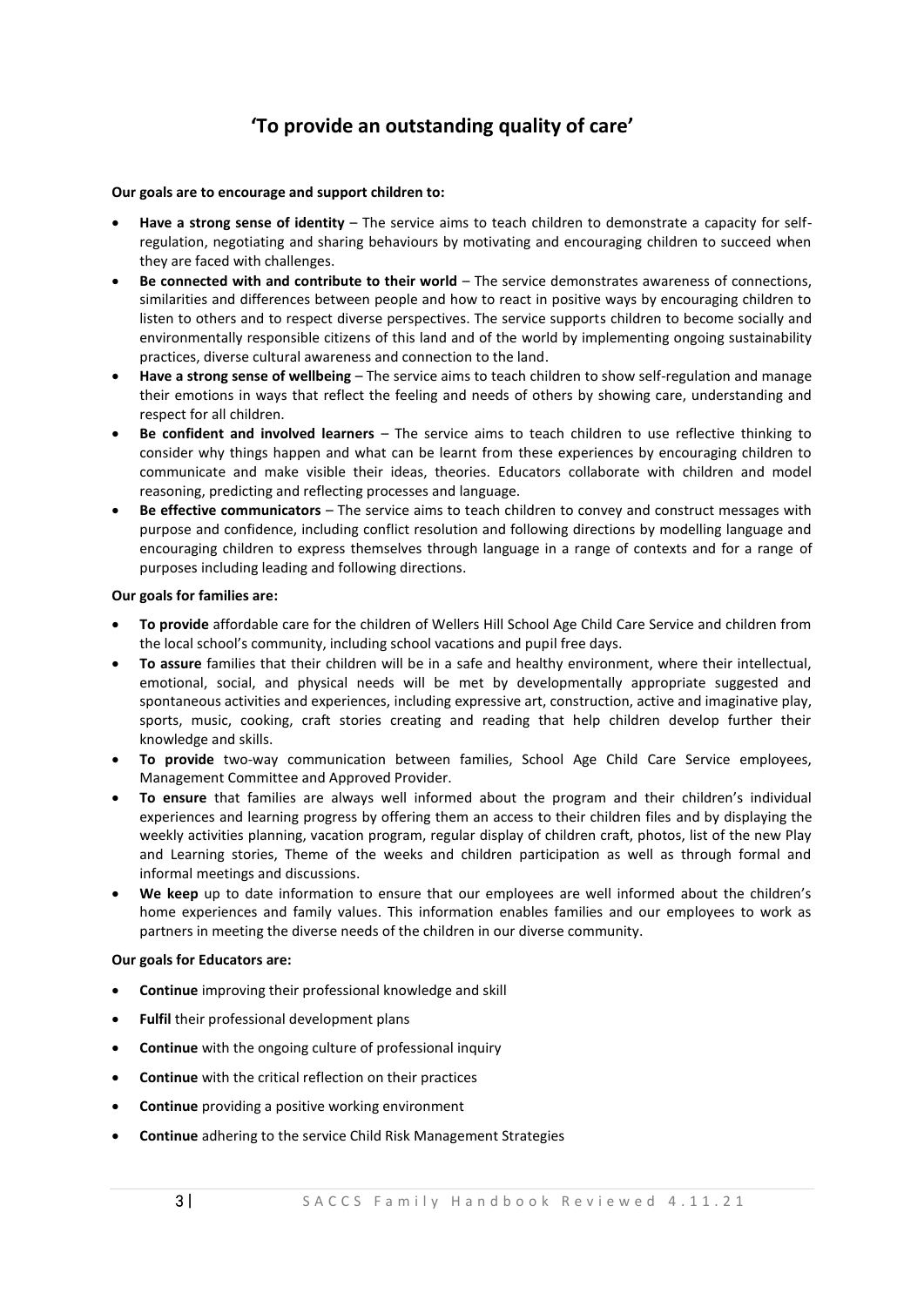# **Wellers Hill Parents & Citizens Association**

Wellers Hill Primary State School P&C Association is the Approved Provider for Wellers Hill School Age Child Care Service.

The P & C meetings provide an opportunity for the association members to discuss what has been happening across the school, fundraising ideas and projects that need to be worked on to improve and develop the best outcomes for the children of Wellers Hill.

Parent participation is encouraged throughout all aspects of the service. A parent Sub-Committee supports the staff and Approved Provider.

Members of the Sub-Committee must be members of the Wellers Hill P&C Association. The election of Sub-Committee executives is held at the AGM each year.

Sub-committee meetings have an agenda so that they can be kept short. Items for discussion can be submitted to the Service Manager or a member of the executive of the sub-committee up until 5 pm the day before the meeting.

Policies and management issues should be directed as outlined in the Grievance policy – Families.

We continually review all aspects of the service such as Policies and Procedures for which we ask for families and staff to participate in a number of ways, including committees and surveys.

#### **Weller Hills State School Parent and Citizens Association Approved Provider**

| President                   | president@wellershillpandc.com.au   |
|-----------------------------|-------------------------------------|
| <b>Vice President SACCS</b> | vpsaccs@wellershillpandc.com.au     |
| Vice President Community    | vpcommunity@wellershillpandc.com.au |
| Secretary                   | secretary@wellershillpandc.com.au   |
| Treasurer                   | treasurer@wellershillpandc.com.au   |

#### **Parent and Citizens Office**

| <b>Phone Number</b>       | 07 3162 1965                       |
|---------------------------|------------------------------------|
| Email                     | pcadmin@wellershillpandc.com.au    |
| <b>Operations Manager</b> | opsmanager@wellershillpandc.com.au |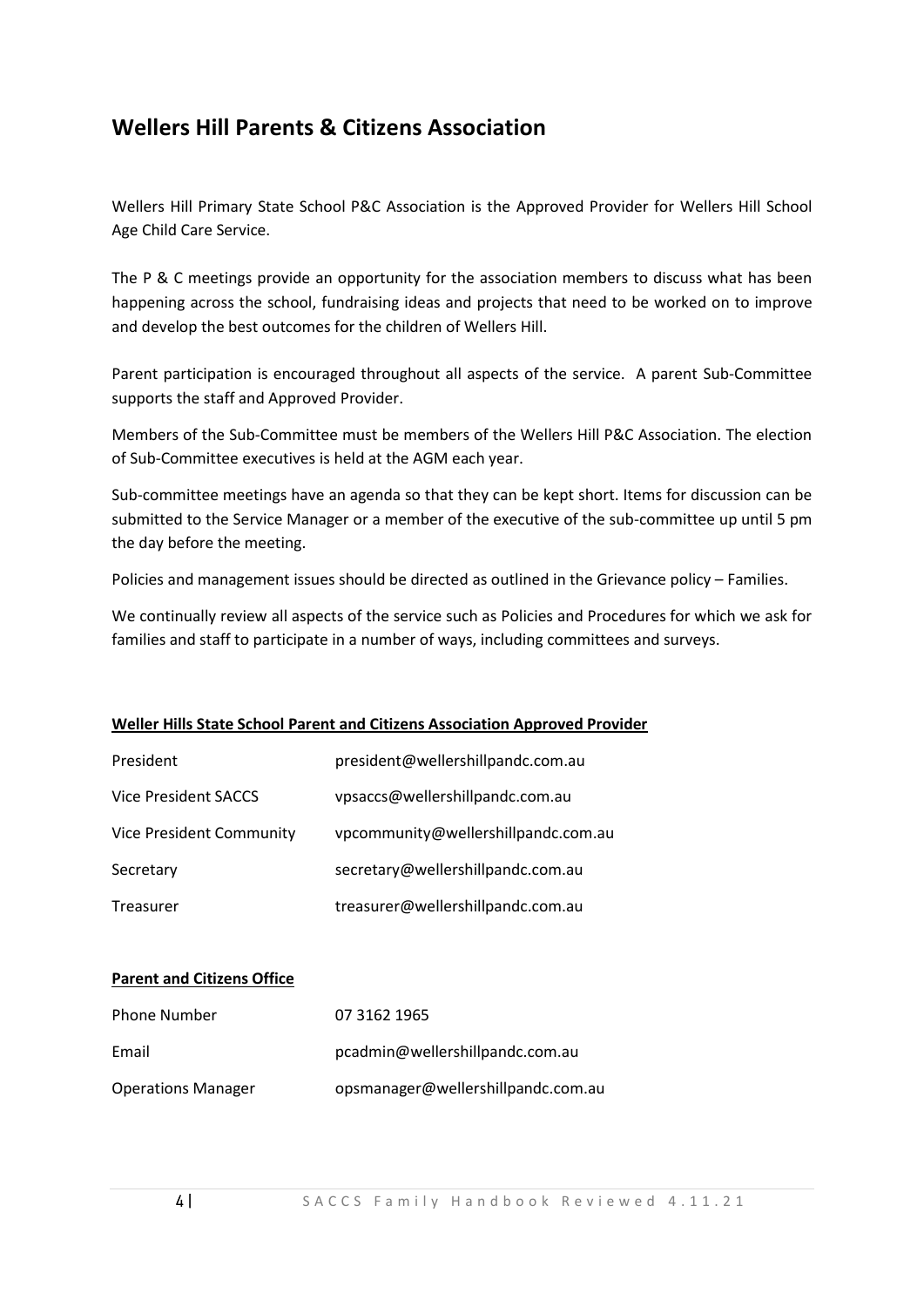# **SACCS Contact Details**

| <b>Phone Number</b> | 0499 000 758                                               |
|---------------------|------------------------------------------------------------|
| Email               | <b>All Enquiries</b><br>saccsadmin@wellershillpandc.com.au |
|                     | <b>Absenteeism and Casual Bookings</b><br>Xplor Home App   |
|                     | <b>Vacation Care Bookings</b>                              |
|                     | Xplor Home App                                             |
|                     | <b>Permanent Bookings &amp; Cancellations</b>              |
|                     | saccsadmin@wellershillpandc.com.au                         |

# **SACCS Staff Structure**

All staff qualifications and child/staff ratios are in accordance with or better than the guidelines set in the National Quality Framework.

SACCS will always have a minimum of two staff onsite during licensed operating hours regardless of the number of children attending. This policy is strictly adhered to and is put in place to protect both the children and the staff members.

Staff employment and training procedures are used to ensure that the service employs suitable people and that they have been made aware of the service's Child Protection Policy. Staff have obtained, and given to the Licensee of the service, a current positive suitability notice under the Working with Children (Risk Management and Screening) Act 2000.

> Parent and Citizens Association Executives (Approved Provider) Parent and Citizens Association Operations Executives Service Manager (Nominated Supervisor) Coordinator Assistant Coordinator (Responsible Persons) Lead Educators (Responsible Persons) **Educators** Administrative Assistant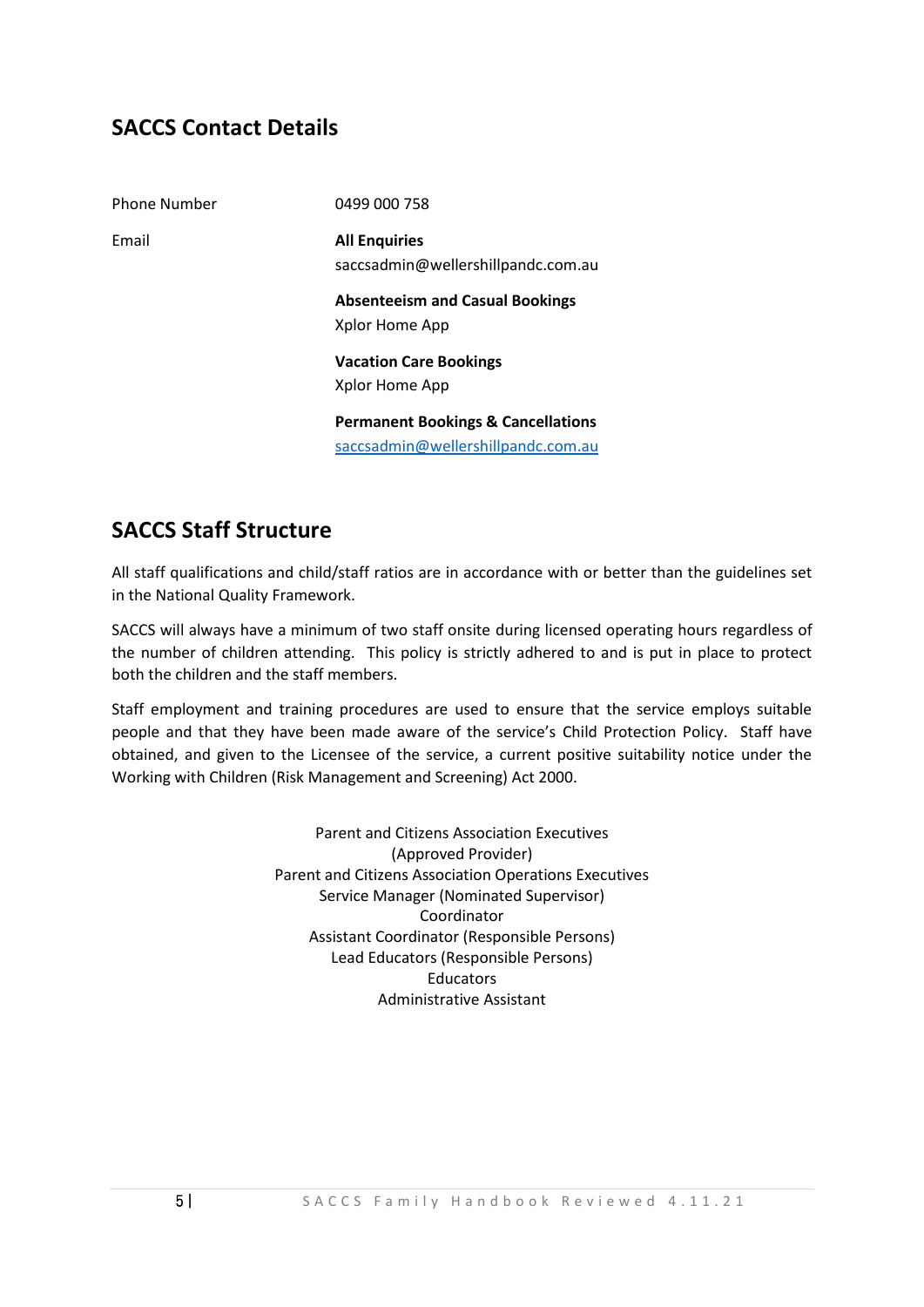# **Code of Conduct**

Parents/guardians shall be expected to communicate appropriately with all Educators whilst dropping off or collecting their children, or other children as permitted to and from the service.

Appropriate communication shall include, but not be limited to appropriate language and a calm and considerate tone. The police may be notified if a parent/guardian conduct within the service is threatening or violent.

*Please see the Service Grievance Resolution Procedure on display in the service*.

#### **Policies & Procedures**

SACCS has an extensive policies and procedures manual which reflects the Philosophy and Goals of our services.

Our Policy and Procedure Manual has been designed in accordance with legislation pertaining to the Outside School Hours Care sector.

If you require a copy, please speak with your service Coordinator. In this Family Handbook we provide a snapshot of policies which will affect you, your family and individual children during their time with us. You are encouraged to read the full Policy and Procedure Manual upon enrolment. Policies and procedures are subject to change and to regular review by SACCS and the Parents and Citizens Association.

#### **Communication with Families**

SACCS recognise that everyone involved in Outside School Hours Care is a participant and that to share and take part is fundamental in the development and application of policies, enabling all participants to contribute to the goals of the service.

Families are encouraged to be involved as fully as possible in the management and development of the service they attend. Your feedback is important to us.

We send out regular updates to your email and have surveys throughout the year. A confidential grievance procedure for all service users is available.

*Please refer to: Communications with Family Policy & Complaints Handling Policy*

# **Enrolment**

To enrol your child/ren you will need to register and complete an enrolment form. Email [saccsadmin@wellershillpandc.com.au](mailto:saccsadmin@wellershillpandc.com.au) with your enquiry and a booking form will be provided.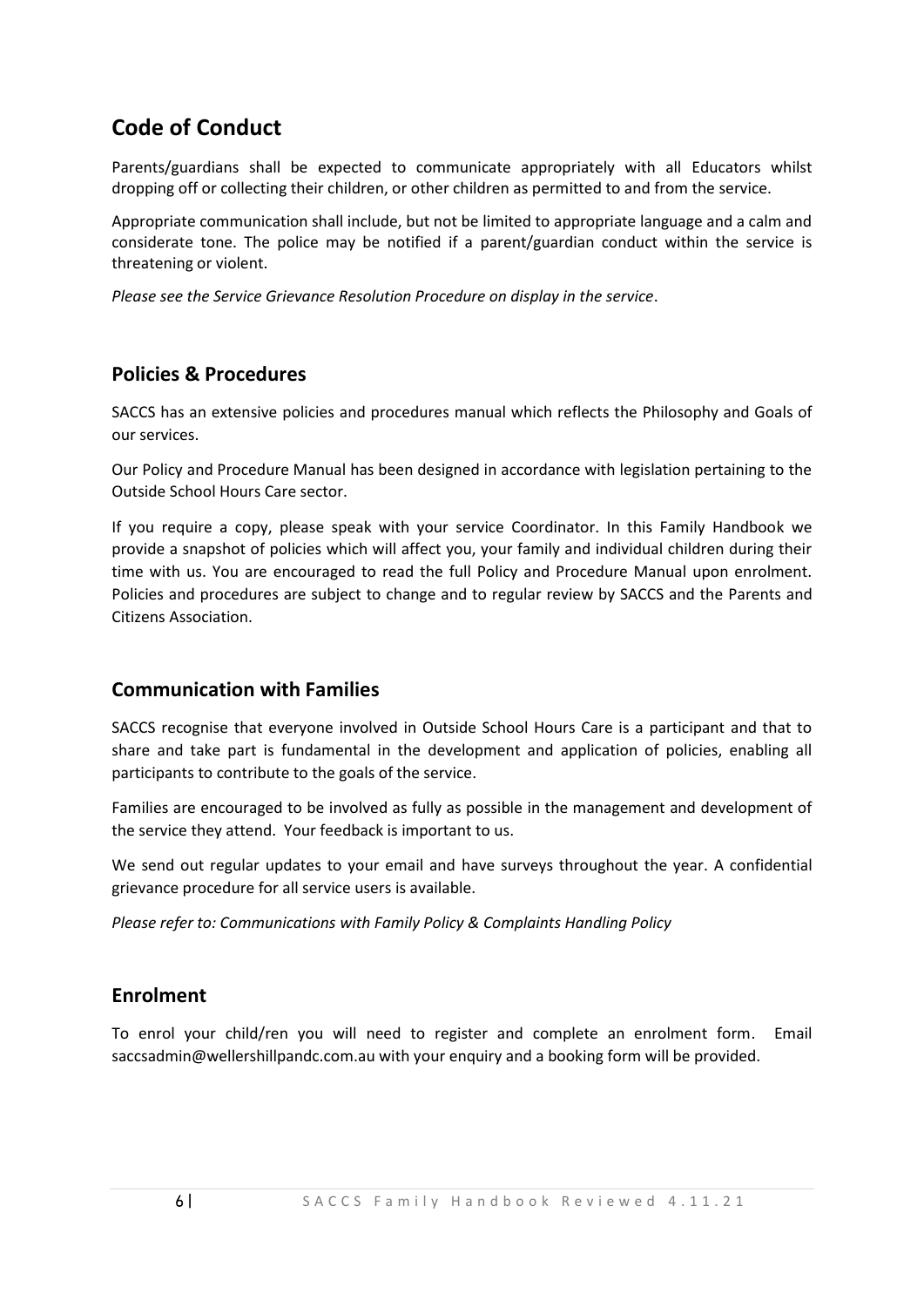# **Before & After School Care Bookings**

At SACCS we aim to cater to all families with regards to days needed for care. Bookings can either be on a permanent or casual basis. It helps in our planning for staff and activities if families book children in on regular days according to need. Permanent booking requests can be made at the time of Enrolment. To request a change to a permanent booking families should email SACCS at [saccsadmin@wellershillpandc.com.au](mailto:saccsadmin@wellershillpandc.com.au), providing a minimum of 7 days' notice.

We understand that some families will require casual bookings. We will accommodate casual bookings where we can however, due to licensing requirements, there may be some days where we will be unable to accept casual bookings. Casual booking requests are made using the Xplor Home app.

# **Before & After School Care Absences**

Absences with less than 7 days' notice- If your child will not be attending a session of care please mark your child as "Absent" on the Xplor Home app. This will be recorded as an "Absence" and the full session fee will apply.

Absences with more than 7 days' notice- If your child will not be attending a session of care please mark your child as "Absent" using the Xplor Home app. This will be recorded as an "Absence" and a Holding Fee will apply.

If your family no longer requires permanent bookings please email SACCS (with a minimum of 7 days' notice) at [saccsadmin@wellershillpandc.com.au.](mailto:saccsadmin@wellershillpandc.com.au)

# **Vacation Care Bookings**

Our Vacation Care program is released 3 weeks prior to the school holidays. All bookings for Vacation Care are made using the Xplor Home app. Please note that additional fees apply for Incursions and Excursions days.

#### **Vacation Care Cancellations & Absences**

Cancellations with less than 7 days' notice- If your child will not be attending a session of care please mark your child as Absent on the Xplor Home app. This will be recorded as an "Absence" and the full session fees applies.

Cancellations with more than 7 days' notice- If your child will not be attending a session of care please mark your child as Absent using the Xplor Home app. This will be recorded as an "Absence" and a Holding Fee will apply.

Allowable or Approved Absences will be used for all other instances, including absences due to illness without medical certificate.

For more detailed information Parents/Guardians should refer to the current SACCS Fee Schedule.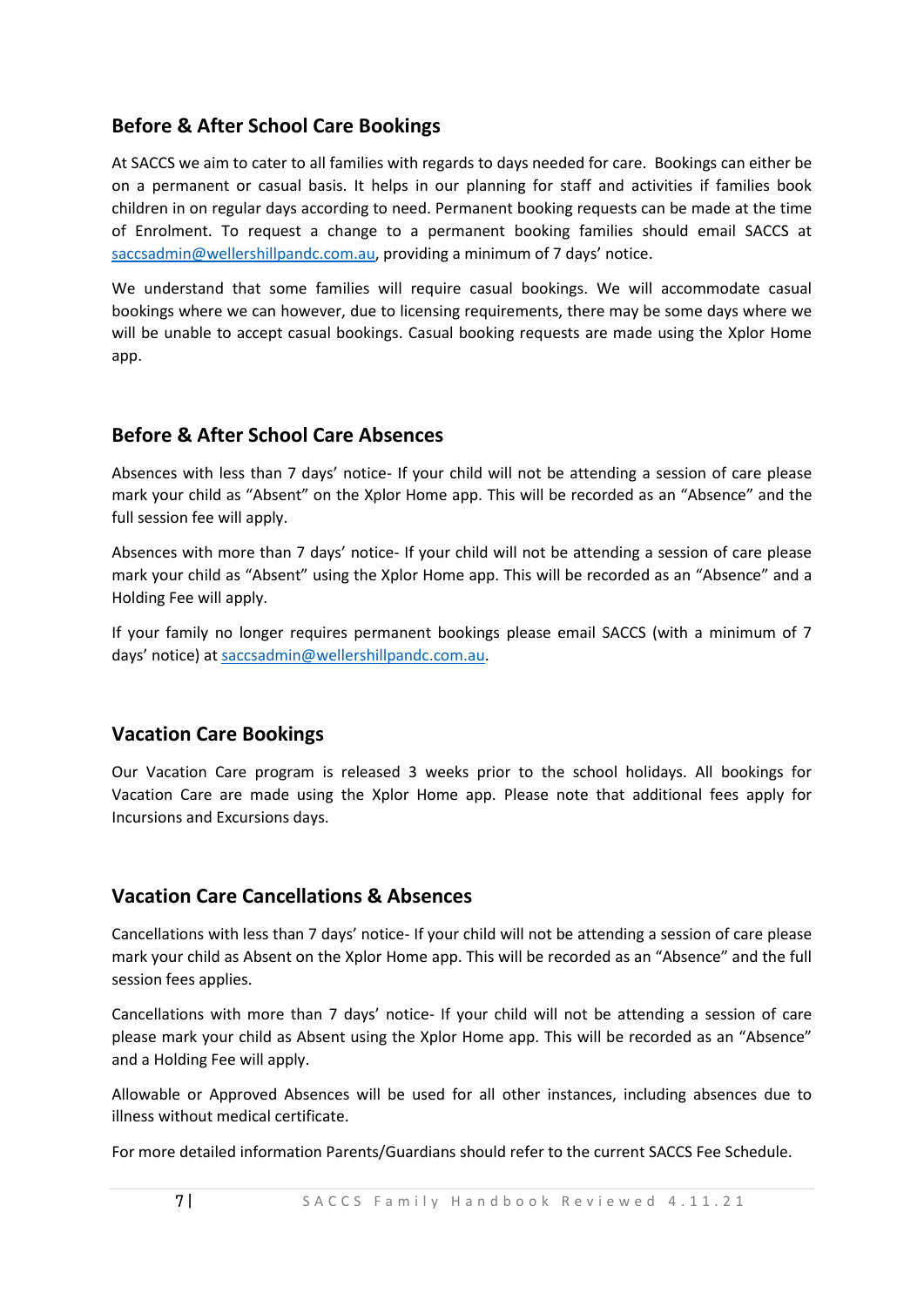# **Using the Xplor Home app**

#### **Casual Bookings for Existing Families on Xplor Home App**

- 1. Sign into the Xplor Home App
- 2. Under 'Bookings' select the + sign in the top right-hand corner
- 3. Select "Booking"
- 4. On the calendar, select the day you want to make a casual booking
- 5. Select the correct session you wish to book
	- a. Before school care for morning care during term time
	- b. After School Care for afternoon care during term time
- 6. You can then select another day if you wish to make multiple casual bookings and repeat the same steps
- 7. Once you have selected all days and the correct session for each day, click on the cart icon in the top right-hand corner *(DO NOT SELECT "REQUEST A SPACE")*
- 8. Ensure the bookings are correct
- 9. Press "Request" in the bottom right-hand corner
- 10. Go back to the bookings page and check that your booking has appeared on the day requested, if it has not, please email [saccsadmin@wellershillpandc.com.au](mailto:saccsadmin@wellershillpandc.com.au)

#### **Marking Absences in the Xplor Home App**

- 1. Select day that your child will be absent
- 2. Click on the booking that your child will be absent for
- 3. Click on comment box
	- a. For Before school care absence type "BSC"
	- b. For After School Care absence type "ASC"
	- c. If child absent for both Before and After School Care type "BSC & ASC"
- 4. Click "Request"
- 5. You will receive a notification once administration has confirmed the absence

#### **Inclusion**

SACCS supports the principles of equity and justice through implementing inclusive and anti-bias practices. Our aim is to embed equal opportunities and respectful relationships irrespective of nationality, race, religion, gender and/or special needs.

Through inclusive practices, Educators support each child to achieve a strong sense of belonging and achievement and to recognise and challenge bias. Programs and environments which support inclusion and anti-bias will be regularly reviewed and assessed, and changes implemented to address inequalities.

# **Child Diagnosed with a Medical Condition**

SACCS recognises the increasing prevalence of children attending school age care services who have been diagnosed with medical conditions including asthma, diabetes or at risk of anaphylaxis and are committed to a planned approach to the management of such medical conditions to ensure the safety and well-being of everyone at this service.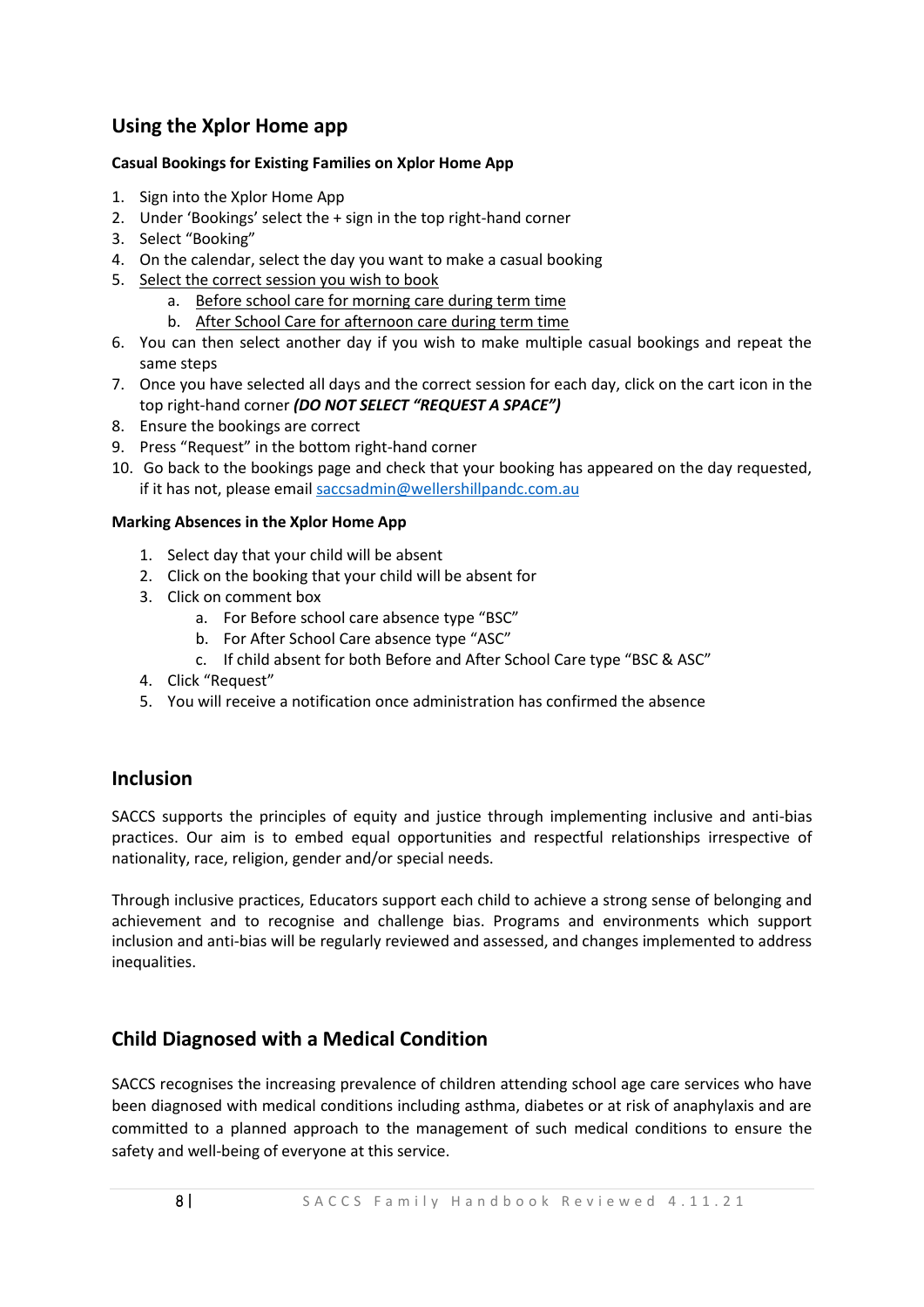Families are to provide all medical condition information and management plans at enrolment or upon diagnosis and these must be renewed annually. Medications must always be labelled by the chemist and kept current and provided directly to a member of the SACCS management team only.

*Please refer to: Medical Conditions Policy.* 

#### **Fees and Overdue Fees**

We provide a quality service to families at an affordable price. SACCS fees are based on the annual budget required for the provision of high-quality childcare that is in keeping with our Philosophy, Goals and Policies and Procedures.

Parents/Guardians will be notified of any changes. Statements will be regularly issued to families detailing information as required by Australian Government Department of Education Child Care Subsidy Handbook. Our preferred payment option is direct bank transfer weekly.

Families must provide an email address for Statements to be sent. Statements are issued on a Tuesday for the current week and a week in advance and emailed to the nominated email address. Fees will be payable by the end of the first week of the billing cycle. If families do not receive an account it is the Parents/Guardians responsibility to inform the Service staff, meaning non receipt of statement will not be accepted as a reason for non-payment of an account.

#### **Acceptable methods of payment are:**

Direct Deposit: (preferred option)

Commonwealth Bank

BSB Code 064101

Account Number 1001 8879 (Please put your name or your child's name as the reference)

Cheque: Payable to Wellers Hill SACCS; or

Families having trouble paying fees should speak with the Coordinator. In extreme circumstances payment plans and alternatives may be established.

All fees are due a week in advance and invoiced on each Tuesday. All current fees are due by 9am on Monday morning for the current week.

#### **If there are outstanding fees**:

- A written notification on behalf of the Management Committee will be sent by the bookkeeper of the Service. This will be in the form of a reminder note on your statement. A \$10 administration charge will be levied on your account;
- If, after a further 7 days (Day 7), no arrangements have been made for payment, the Parent/Guardian will be contacted in writing by SACCS bookkeeper on behalf of the Management Committee. In this final letter, the terms of payment will be discussed, and you will be informed that continued enrolment is dependent on the payment of outstanding fees and charges. A further \$10 Overdue Fee will be levied on your account.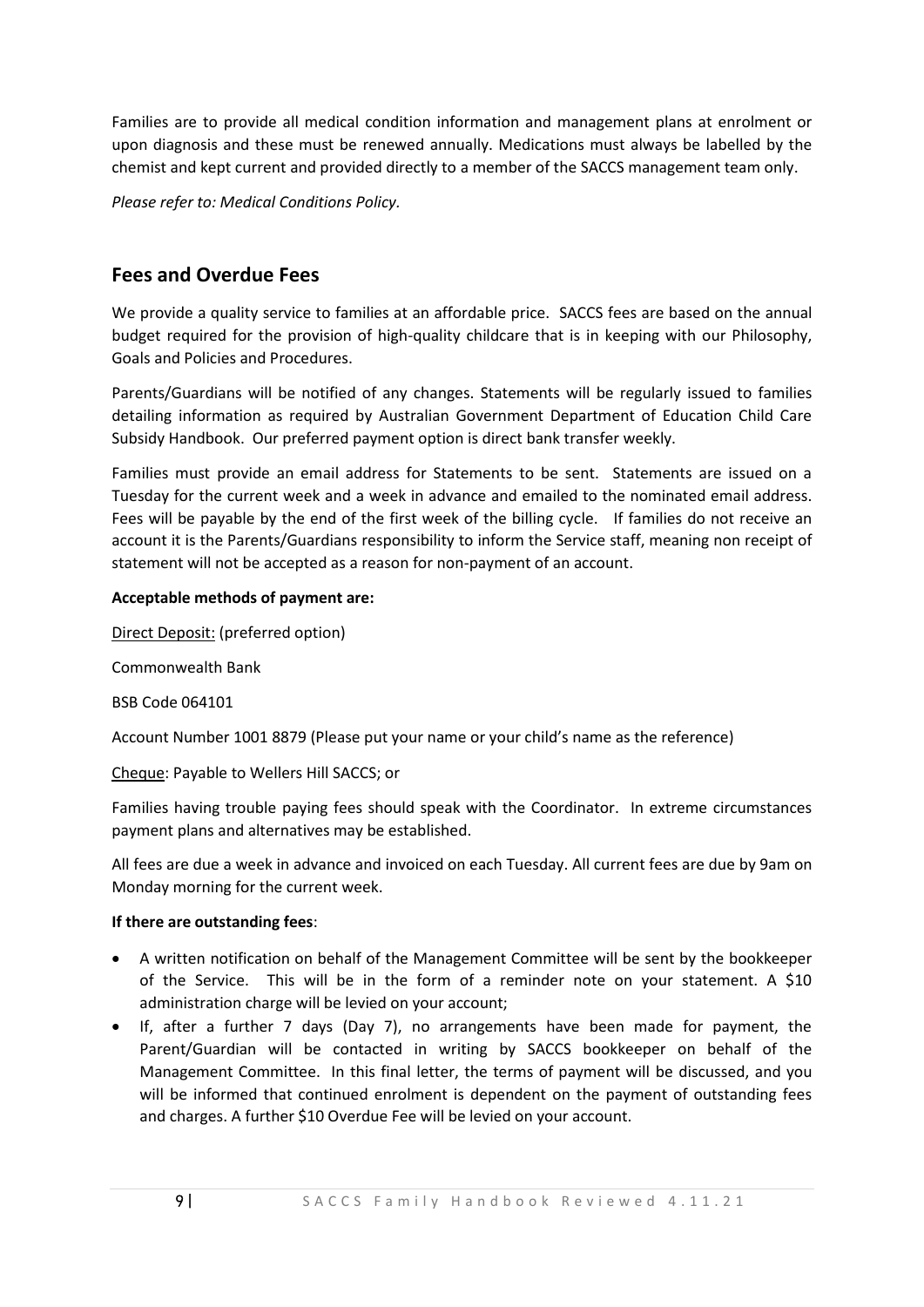- If, after a further 7 days (Day 14), payment has not been received, the Management Committee may, at its discretion, exclude the child from attending the service. A cancellation letter will be sent.
- If, after a further 7 days (Day 21), payment has not been received, the overdue account will be referred to a debt collection agency, which involves releasing private information.

The Management Committee reserves the right to indefinitely suspend the care provided for families issued with more than three final letters in one calendar year

A payment is incorporated in your statement detailing all the requirements according to the Department of Education, Employment and Workplace Relations (DEEWR) Child Care Service Handbook. (A copy of which is held in the Service for access by parents and other genuinely interested persons).

Accepted payment method direct debit or internet transfer.

#### **Late Collection Fees**

Payable Closing time of SACCS is 6.00pm. We ask that you are mindful of staff commitments outside of work and ensure your child is collected before this time.

If there has been an emergency, please contact the service as soon as you are aware that there may be a problem with the on-time collection of your child.

If at closing time children have not been collected or parents/guardians have not planned for collection by normal closing time, they will be contacted on the most recent numbers and if necessary, emergency numbers provided.

If no contact is made via emergency numbers advice will be sought from the SACCS Coordinator who will contact the approved provider to establish next steps.

Parents/Guardians who collect their children after this time will incur a late fee. This fee is further outlined on the SACCS Fee Schedule.

*Please refer to: Fees and Charges Policy*

#### **Access for Families & Children**

SACCS aims to ensure that families have access to quality childcare that is appropriate to their needs, regardless of income, social, religious or cultural background, gender or abilities. We primarily provide care for primary school age children aged between Prep and Grade 6 but we are able to provide care for high school children up to 12 years old. SACCS follow the priority of access guidelines set down by the Australian Government Department of Education.

*Please refer to: Access Policy*

#### **Child Care Subsidy (CCS)**

Child Care Subsidy is a payment made for families to assist with the costs of childcare. Australian residents using childcare provided by approved childcare services may receive CCS.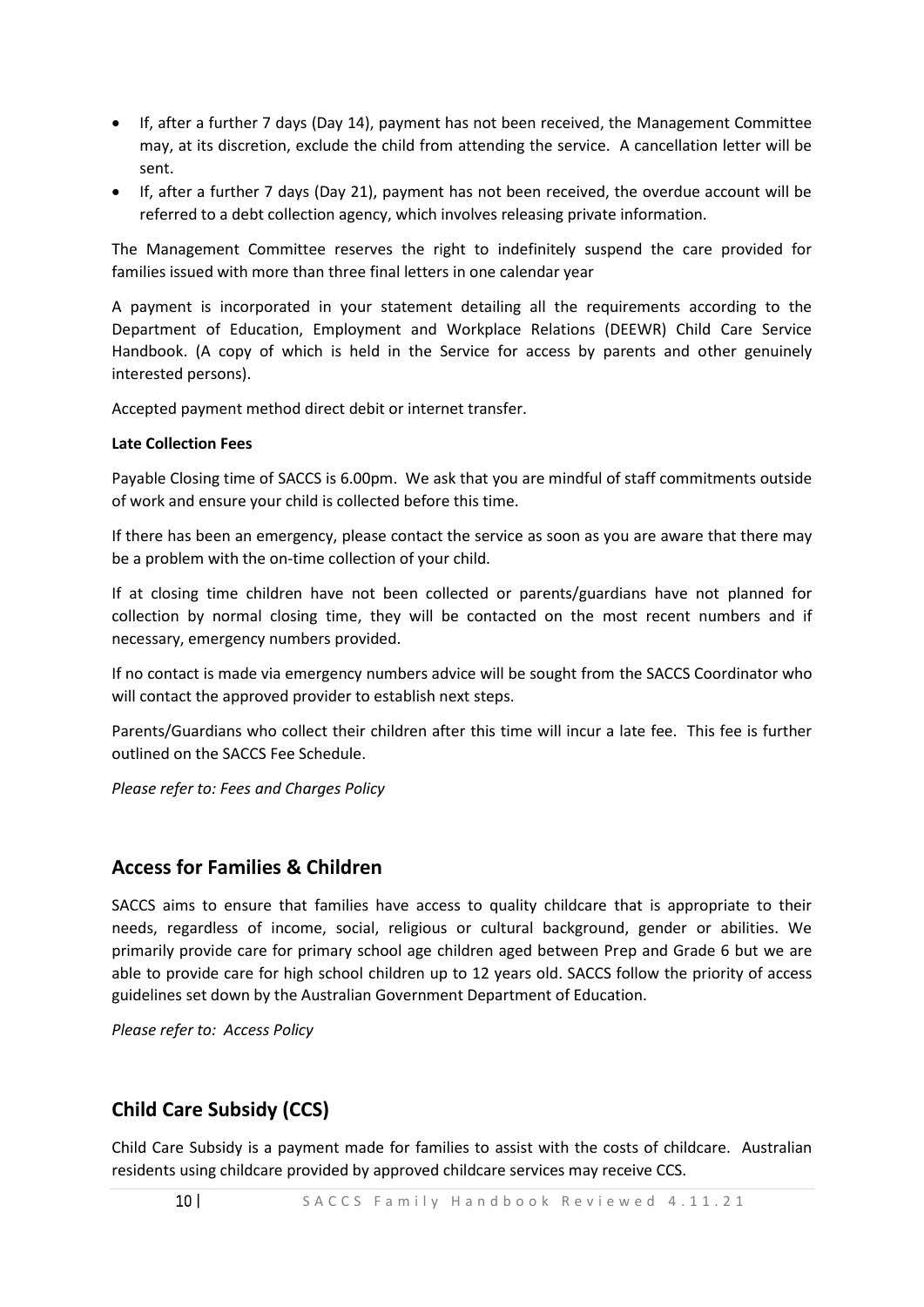All families must have a MyGov account that is linked to their Centrelink account.

There are three factors that will determine families' level of CCS.

- 1. Combined Family Income
- 2. Activity Test
- 3. Service Type

When families are completing the above three steps, they will also be asked to confirm enrolment with current provider. Families must also log back on to their MyGov account and confirm their booking pattern with the provider. All possible booking requirements must be confirmed by the parent.

Until days required are confirmed FULL FEES must be paid. CCS will only be paid directly to providers and passed on as a fee reduction.

SACCS requires a correct CRN and Date of Birth for the Account Holder and child/ren under Account Holder care to be able to complete a CCS Enrolment to ensure fee reductions are applied. It is the Account Holder responsibility to provide these details. In cases where Accounts are not able to be linked, full fees will be required to be paid, or the families are able to postpone the commencement of enrolment until such time that fee reductions can be applied.

Please note once all details are confirmed, CCS eligibility may only be back dated 28 days determined by CCMS/Centrelink. Childcare Subsidy entitlements may change throughout enrolment if family income, work activity or immunisation records change.

Approved and Additional Absences from the service will be charged in accordance with the Australian Government Department of Education Child Care Service Handbook.

Each child is allowed 42 absences, including public holidays, per financial year.

- One Before School Care session = one absence
- One After School Care session = one absence
- One Before and After School session on the same day = one absence.

These days do not require supporting documentation.

Additional absences may have Child Care Subsidy paid for if supporting documentation is provided that indicates:

- An illness (with medical certificate)
- An outbreak of infectious disease when the child is not immunised
- Any other absence due to sickness of the child, parent/guardian or sibling (with a medical certificate)
- A temporary closure of a school or pupil free day
- A period of local emergency
- Exceptional circumstances.

Parents/Guardians should ensure medical certificates are obtained throughout the year and retained if more than 42 absence days are used.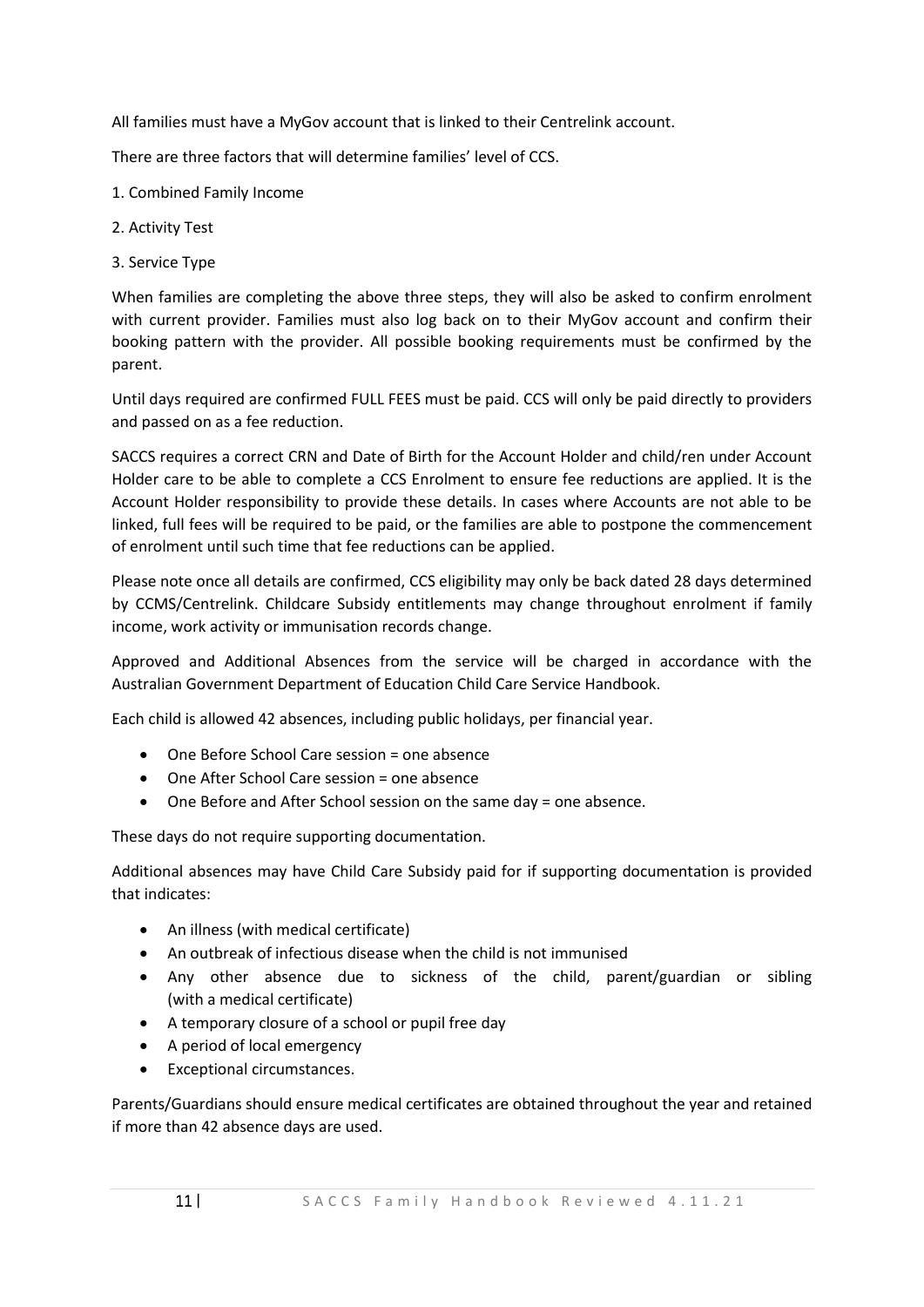**It is important to note** that the 42 allowable absences relate to each child. Meaning, if there is a shared custody arrangement and two accounts with the service, both parents/guardians are only entitled to 42 days combined for the one child and not 42 days for each parent/guardian. Cumulative absence totals are noted on family fee statements as well as being available to parents online via the Centrelink website [\(www.humanservices.gov.au\)](http://www.humanservices.gov.au/).

# **Arrivals & Departures**

SACCS has strict procedures regarding the arrival and departure of children and particularly the persons who may collect children from the service.

No child will be admitted prior to opening time due to legal restrictions. All children are to be signed in and signed out on the Kiosk by the parent/guardian/staff member or other person whom the parent/guardian has nominated on the Enrolment Form.

When the authorised person has duly signed in the child, the service takes responsibility for the child until the child is duly signed out by the authorised person.

The service will not take responsibility for children whose parents/guardians allow them to walk/ride unsupervised to our door.

If a child booked in to SACCS for After School Care has not arrived within a reasonable timeframe, the Coordinator and staff will contact families.

If no contact is made via emergency numbers, the Police and/or Department of Child Safety may be contacted.

If a person is to collect a child who has not previously been nominated on the Enrolment Form i.e. in the case of an emergency, the parent or guardian must give permission by email for an alternative person to collect the child. The parent/guardian must provide the name and description of any such person concerned and proof of their identity will be required on arrival.

*Please refer to: Arrivals and Departure Policy*

#### **Illness & Accidents**

In the event of illness or injury to a child, a first aid qualified staff member will provide appropriate first aid. If medical assistance is required, parents will be contacted and if necessary, the child will be accompanied by ambulance to the nearest hospital.

# **Babysitting**

The service does not encourage or endorse Educators and parents entering private babysitting arrangements outside of service hours and therefore we take no responsibility or accept any liability in relation to such arrangements.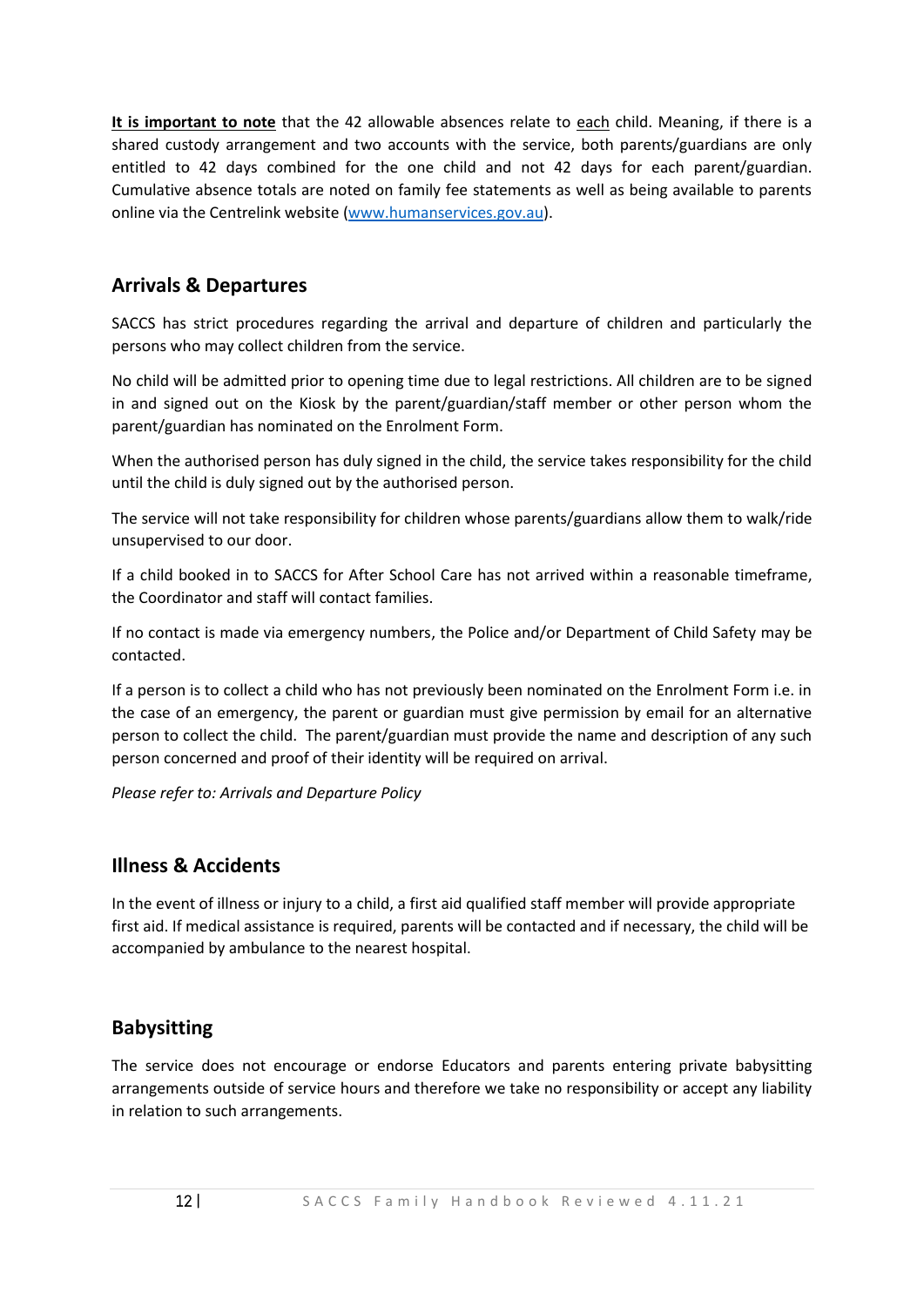#### **Our Program**

#### **National Quality Framework**

SACCS work with the National Quality Framework in their everyday practice. The National Quality Framework aims to improve the quality and consistency of education and care services through key legislation and standards.

The National Quality Standard sets a national benchmark for the quality of education and care services, and promotes the safety, health and wellbeing of children. It consists of seven quality areas:

- 1. Educational program and practice
- 2. Children's health and safety
- 3. Physical environment
- 4. Staffing arrangements
- 5. Relationships with children
- 6. Collaborative partnerships with families and communities
- 7. Governance and leadership

SACCS have a service approval by the State Office for Early Childhood Education and Care under the Education and Care Services National Law Act and Regulations.

Service must comply with the Act and Regulations in relation to requirements relating to activities, experiences and programs, numbers of staff members and children and staff members' qualifications.

The Office for Early Childhood Education and Care can be contacted via Telephone: (07) 3028 8063 or Email: [metrosouth.ecec@qed.qld.gov.au.](mailto:metrosouth.ecec@qed.qld.gov.au) More information may also be found on their website.

#### **Approved Learning Framework**

The My Time, Our Place – [Framework for School Age Care in Australia](https://docs.education.gov.au/node/3388) is about making care services for school aged children better.

The framework helps care services to develop opportunities for school aged children to participate in leisure and play-based activities that respond to their needs, interests and choices.

My Time, Our Place is part of the Australian Government's [National Quality Framework](https://www.education.gov.au/national-quality-framework-early-childhood-education-and-care-1) which is about ensuring children receive a high standard of education and care.

It is one part of the picture that will help Australia realise the Council of Australian Governments (COAG) vision that will see 'all children have the best start in life to create a better future for themselves and for the nation'. The Framework puts children's wellbeing and learning at the core and comprises three inter-related elements: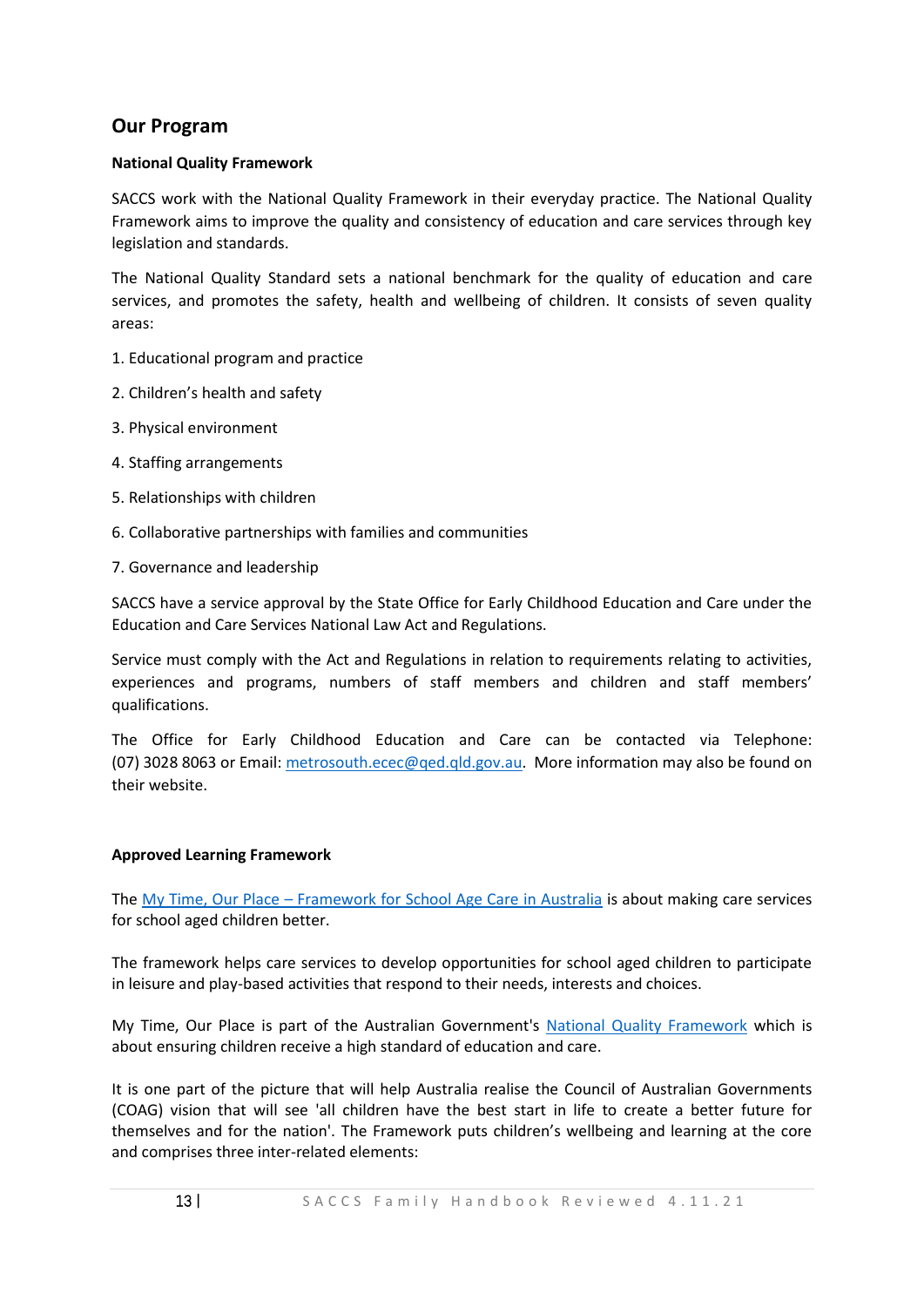#### **1. Principles, Practice and Outcomes**

All three elements are fundamental to pedagogy and program decision-making in school age care. A school age care program encompasses all the interactions, experiences, routines and events, planned and unplanned, which occur in an environment designed to support wellbeing and foster children's learning and development.

The emphasis in the Framework is on the planned or intentional aspects of the program which includes supporting spontaneous play and leisure experiences initiated by children.

Children are receptive to a wide range of experiences. What is included or excluded from the program affects how children learn, develop, and understand the world. Working in collaboration with children and in partnership with families, Educators use the Outcomes to guide their planning for children's wellbeing and learning. In order to engage children actively in learning, Educators identify children's strengths and interests, choose appropriate strategies and design the environments.

The Framework supports a model of program decision-making as an ongoing cycle. This involves Educators drawing on their professional knowledge, including their in-depth knowledge of children. In collaboration with children and families, Educators carefully evaluate to inform further planning.

#### **2. Programming**

SACCS plan, design and provide tailored programs catering to the children's age, skill, interests, and abilities through a variety of challenging and recreational activities. Service programs are also designed in accordance with the NQF and the My Time, Our Place Framework.

In developing programs, SACCS services recognise the importance of an understanding of early/middle childhood and play in the development of children. Our aim is to provide activities that develop each child's social, emotional, lingual, physical, intellectual, social, creative, and recreational potential and that are developmentally appropriate.

The development of life skills is an important part of our program, with a strong focus on childinitiated and child-choice experiences. In accordance with the National Quality Framework, observations are taken of the children to aid in the programming evaluation cycle. These observations are not intended to act as anything other than a programming tool.

The weekly program is displayed at the service for children, families and staff to view. The SACCS management team will happily discuss any aspect of the program with interested Parents/Guardians. Family surveys are conducted to convey Parents/Guardians' and children's thoughts and input into the program.

#### 3. **Daily Routines**

A variety of supervised activities will be planned for each day of Before, After School and Vacation Care (e.g., cooking; painting; clay work; crafts; music; outdoor activities).

Opportunities for unstructured and quiet play will also be provided, including areas for children to withdraw from all activities. Our aim is to provide activities that develop each child's social,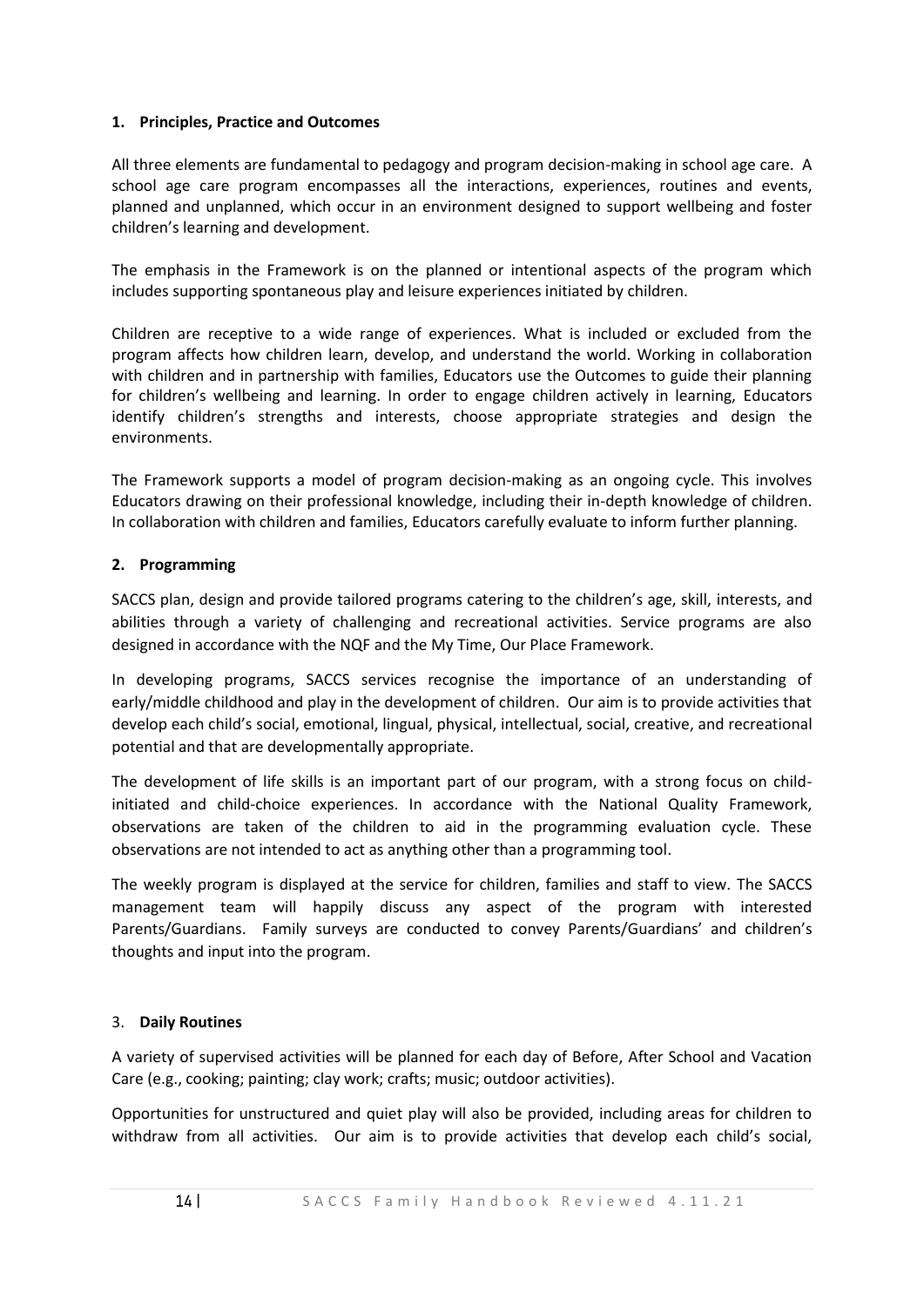emotional, lingual, physical, intellectual, social, creative, and recreational potential and that are developmentally appropriate.

The program seeks to foster self-esteem and confidence in children by including their own ideas into the planning and providing experiences that encourage children to negotiate and cooperate in small groups. Planned activities are also designed to reflect the multicultural and multilingual nature of our community.

These procedures vary on excursion days. Parents must read each vacation care program for notification of the excursion destination, duration of the excursion, departure, and arrival times and if there are any special requests for children to bring with them.

#### *Daily routine in Before School Care*

6:50: Centre opens. Child/Children are signed in by their parents on their arrival and directed to go and play indoors.

6:50 - 8:20: Children participate in supervised play activities in a variety of play areas across the service and are offered a variety of games, craft, skipping, etc. Breakfast is served from 7.00am to 8:00am.

8.20 - 8.30: Grade 2 – 6 go to Large Fake Grass and are signed out and sent to school. Prep and Grade 1 are signed out inside the SACCS room and walked to their classroom by educators.

8:30: SACCS closed

#### *Daily routine in After School Care Time*

2:40: Prep children collected from classrooms by an Educator, taken to bathroom and handwashing. Prep children are signed in and then afternoon tea is served. A variety of healthy snack options, fruit and vegetables are offered.

3:00: Grade 1 students are picked up from their classrooms by an educator and Grade 2 – 6 children arrive at SACCS. Children are signed in on arrival.

3.00 – 3.20: Afternoon tea is served. A variety of healthy snack options, fruit and vegetables are offered.

3:20 - 3:30: Educators convey messages and may discuss children's experiences, yarning circles or show and tell time. Afternoon activity choices and play spaces are discussed.

3:30: Children and educators move to activities: activities include but is not limited to pre-organised and spontaneous activities such as: craft; cooking; sport; dancing; adventure playground; loose parts; building constructions, garden activities, homework; games; and child-initiated activities.

5.30: The remaining Educators and children move up to the SACCS room and participate in quiet activities.

6:00: SACCS closed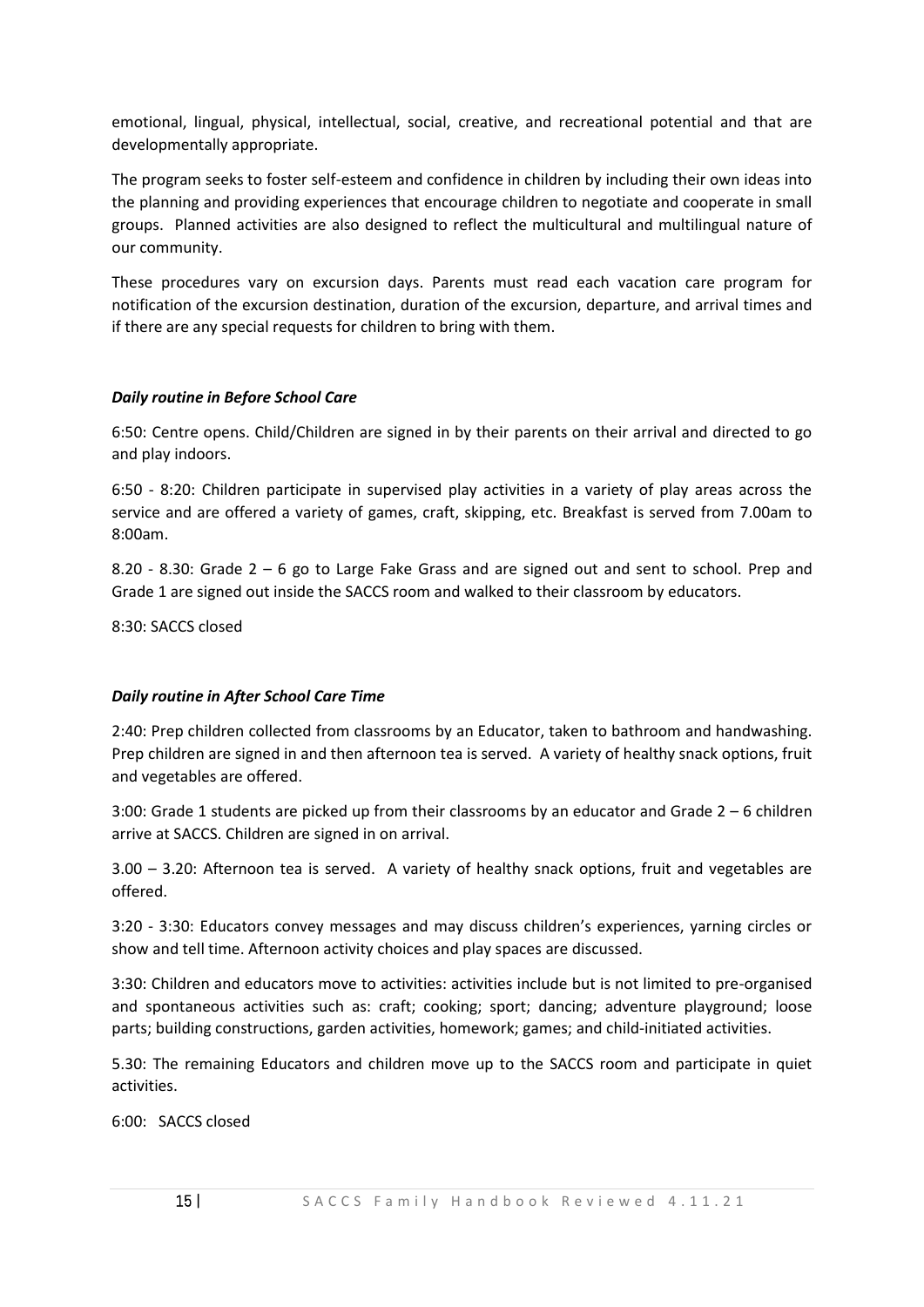#### **Daily routine in Vacation Care and Pupil Free days (non-excursion days)**

7:00: SACCS open with Educators on the premises ready to greet children and parents on their arrival.

7:00 – 8:00: Spontaneous play options are offered inside the SACCS room and in the hall for children and breakfast is served from 7:00 – 8:00am

8:00 – 10:00: Organised outdoor activities including but not limited to: sport, organised games, playground games, team building games, drama, craft, creative play, dance, music & child initiated activities

10:00 – 10.30: Morning Tea Break

10:30 - 12:30: Organised activities including but not limited to: sport, organised games, playground games, team building games, drama, craft, creative play, dance, music & child initiated activities

12:30 – 1:00: Lunch Break

1:00 - 3:00: Organised activities including but not limited to: sport, organised games, playground games, team building games, drama, craft, creative play, dance, music & child initiated activities

3.00 – 3.30: Afternoon tea is served in undercover

3:30 – 5:00: Organised outdoor activities including but not limited to: sport, organised games, playground games, team building games, drama, craft, creative play, dance, music & child initiated activities

5:00 – 6:00 Free time/group games in one area.

6:00 SACCS closed

#### **Positive Behaviour Support**

Families, staff and children all have roles to play, as detailed in the Behaviour Management Policy. SACCS recognises the wide range of age groups that access school age care, as well as the differing developmental needs of individual children. Behaviour support and management is approached by:

- Applying appropriate behavioural support measures (in keeping with community standards);
- Using consistency and compassion;
- Always respecting the dignity and individual uniqueness of the child; and
- Following the other principles set out in the Philosophy Statement of SACCS.

Parents are requested not to approach other children and families within the service. Parents/Guardians are responsible for their child's behaviour while on the premises, but the rules of the service still apply. If a staff member observes a child needing additional guidance, they will discuss the behaviour with the child.

*Please refer to: Behaviour Management Policy*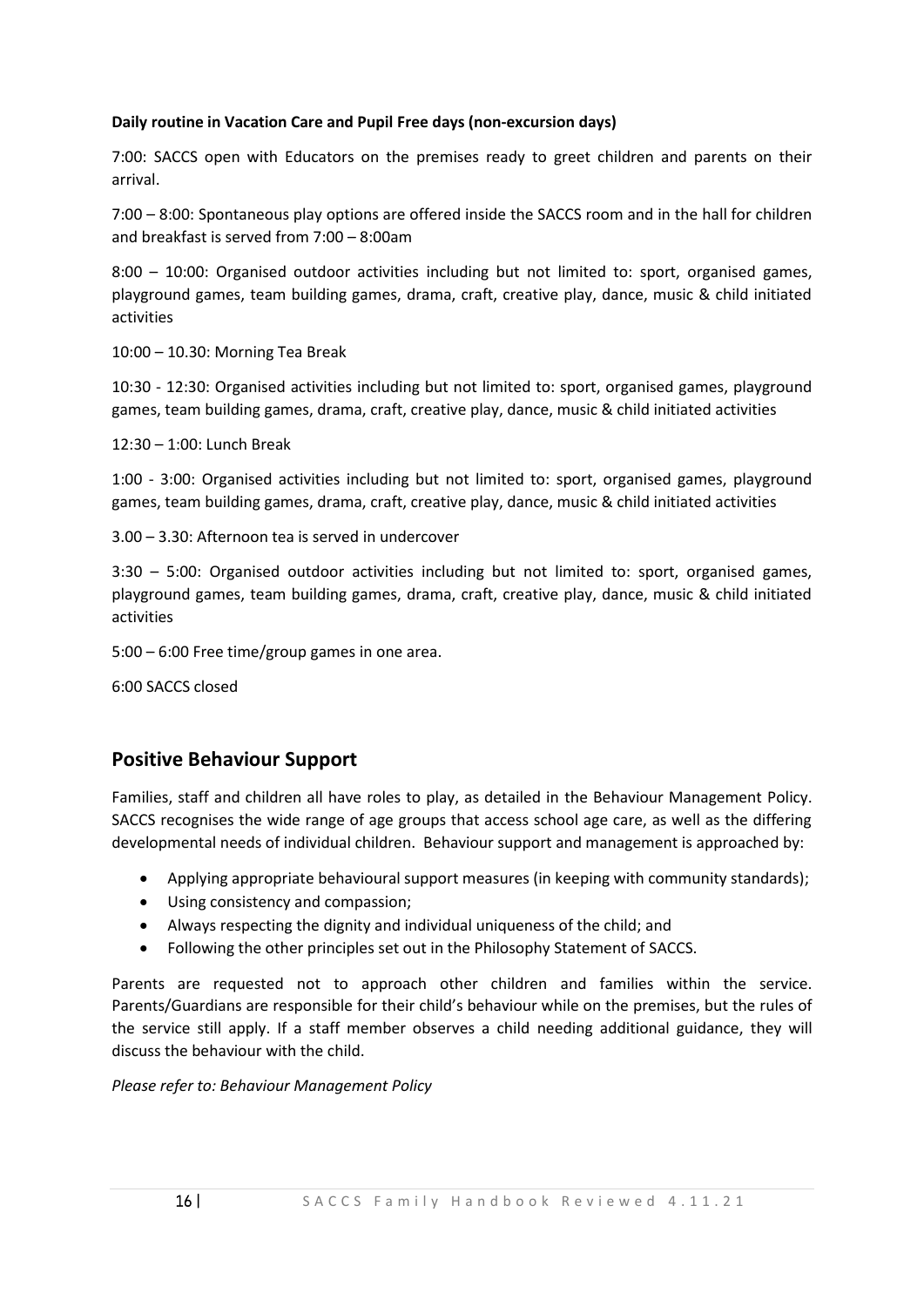# **Sun Safety**

Children, staff and volunteers are encouraged to wear broad brimmed hats (that protect the face and ears) and appropriate clothing when outside and have adequate shade provided by trees, shelter sheds or shade cloth. This sun safety policy follows guidelines recommended by Queensland Cancer Council. This will be reflected in the timing of outdoor activities, which will be kept to a minimum during the hours of 10.00am and 3.00pm.

SACCS has made a commitment to the best possible sun smart practices by supplying SPF 50 broadspectrum water-resistant sunscreen for all children attending. The brand of sunscreen supplied by the service will be clearly displayed for Parents/Guardians. Children will be reminded to apply sunscreen appropriately and regularly. Children without adequate sun protection must play indoors or shade areas only.

*Please refer to: Sun Safety Policy*

# **Clothing for Children**

During Before School and After School Care children will usually be dressed in school uniform. During Vacation Care we ask that children wear comfortable sun safe clothing which will enable them to participate in activities.

Please pack a change of clothes if you feel your child may need them. Clothing should comply with sun safety guidelines e.g. shoulders covered.

Hats will be worn in accordance with the Sun Safe Policy. We recommend the wearing of legionnaire or broad brimmed style hats. Appropriate footwear must be worn at all times. Closed in shoes like sneakers must be worn to the service.

#### *All belongings must be clearly named.*

#### **Environment & Facilities**

SACCS take pride in their facilities and ensure a high level of hygiene and cleanliness is maintained. Staff endeavour to create a safe, secure environment where children feel welcome and at ease.

SACCS services provide space for children to participate in active or quiet play, individually or with friends. Different areas of the room may be dedicated to specific types of play, for instance construction, art and craft, board games or dramatic play.

#### **Excursions**

During Vacation Care, SACCS include excursions as a valuable part of their overall program. Excursions provide enjoyment, stimulation, challenge, new experiences and a meeting point between the service and the wider community.

Maximum safety precautions will be maintained. This will include the undertaking of a risk assessment, requiring all parents/guardians to sign a permission form and providing all children with an excursion shirt to help identify them on the excursion.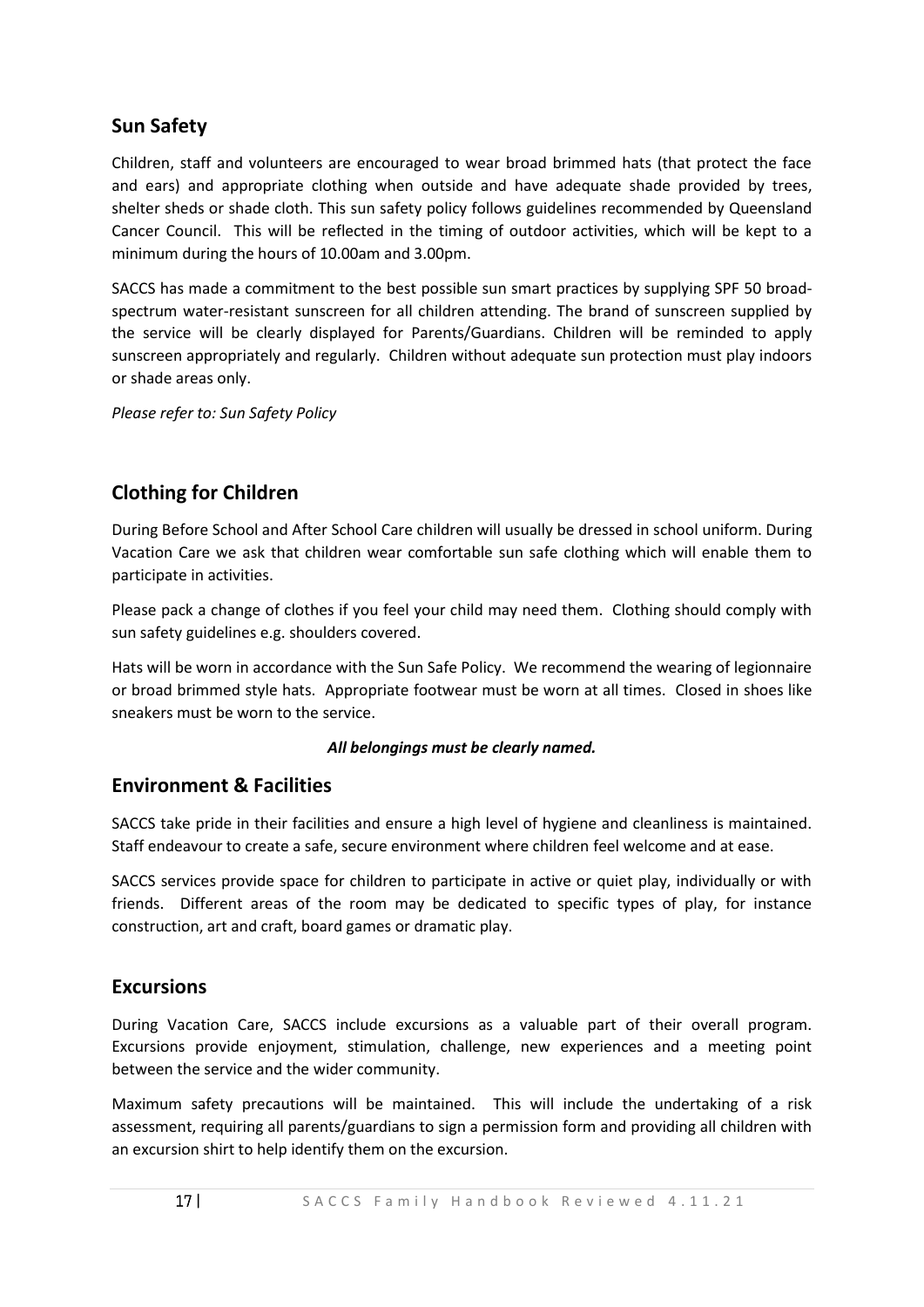# **Extra Enrichment Activities**

If a child is required to attend activities within the school grounds during SACCS operating hours, written authority must be given prior to the commencement of the activity by the parent/guardian only.

SACCS will not permit a child to leave the service unaccompanied to attend an external activity unless an Extra Activity Permission Form detailing time of departure, indicating a release of duty of care has been provided by the parent/guardian.

#### **Food**

SACCS is a peanut/tree nut aware zone. It is requested that families are mindful of food bought from home and do their best to ensure there are no nuts present as a number of the children attending have severe allergies.

By adhering to the Smart Choices guidelines, SACCS encourages and promotes the health and wellbeing of children through a healthy, nutritious, culturally diverse diet and, in particular, through providing positive learning experiences during meal/snack times where good nutritional foods and habits are developed in a happy, social environment.

Parents/Guardians are encouraged to participate in this approach to nutrition by packing healthy meals and snacks for their children. SACCS provides breakfast and a snack for afternoon tea for the children during Before School, After School and Vacation Care.

Please feel free to discuss any comments, concerns or feedback you may have regarding our Food and Nutrition Policy with the Coordinator. Water is available to children at all times. Service menus get assessed and reviewed on a regular basis.

#### **Homework**

SACCS will supply time, space and supervision by staff for children to do their homework if they wish. Please inform staff if you require your child to participate in homework time.

Staff are unable to sign off on children's homework. Homework is offered in addition to programmed activities. Staff are unable to insist or force children to complete homework tasks.

# **Personal Effects**

We supply a range of appropriate activities for our children limiting the need for personal belongings to be brought from home. We cannot guarantee the safety of any personal items. For security purposes children's electronic devices should be submitted to the coordinator upon arrival to the service. We have a telephone on which parents/guardians can contact us at any time.

*Please refer to: Use of Technology Policy*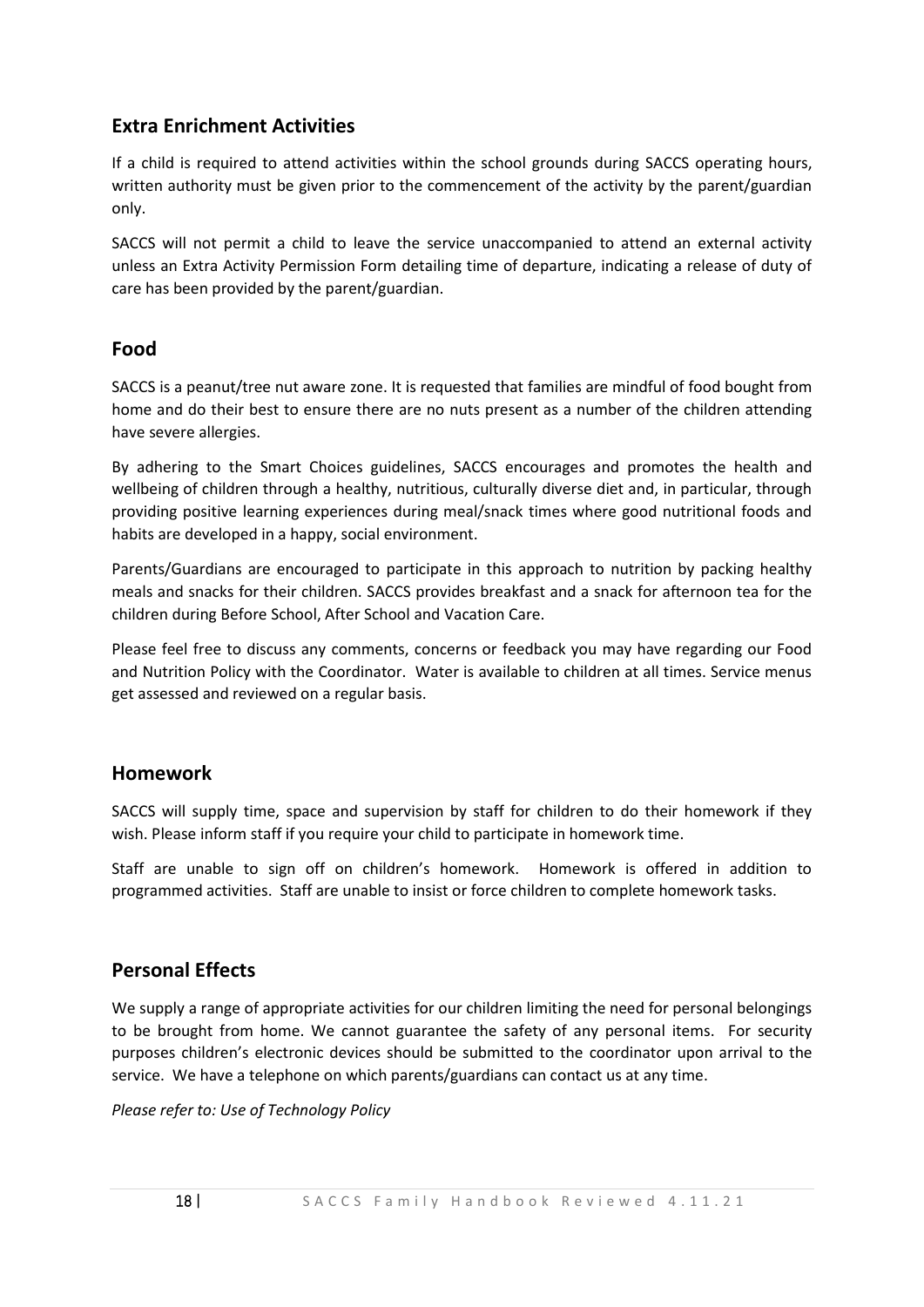# **Supervision**

Active supervision requires focused attention and intentional observation of children at all times.

It is a combination of listening to and watching children play, being aware of the environment and its potential risks, the weather conditions, the time of day, managing small and large groups of children and an understanding of child development including theories about how children play.

Educators will be aware of the different ages, personalities, behaviour and characteristics of the children in their care.

Educators will build meaningful relationships with children.

This is shown by:

- Learning about who they are
- How they react in different situations and discover the interests of children.

Educators will then develop an understanding of how children interact, communicate and play with one another. Educators will ensure and establish environments and coordinate effective supervision strategies to maximise children's safety and ability to play free from harm or injury.

*Please refer to: Supervision Policy*

#### **Toileting**

SACCS recognises that from time to time, children may have additional support needs with toileting and may not be able to consistently toilet themselves independently. SACCS seeks to ensure that the children's health and safety with personal hygiene is supported while protecting their dignity and safety.

Children who are frequently troubled with personal hygiene and toileting needs shall be requested to bring spare clothes. Parents/Guardians of children who require regular assistance with toileting may be requested to provide support to staff to ensure the situation is appropriately handled.

*Please refer to: Toileting Policy*

#### **Use of Photos**

Your child may be photographed participating within the day-to-day activities we provide at SACCS. These photos are not intended to act as anything other than for display within the service and used as part of our programming process and not for promotional or advertising material.

The children take great pride in having their day-to-day lives documented this way. If photos are taken at any other time or for use in any other project such as marketing material for the service or if we have a student who wants to conduct a child profile as part of their studies, parents/guardians will be consulted and be required to give written permission.

*Please refer to: Information Technology Policy and Child Protection Policy.*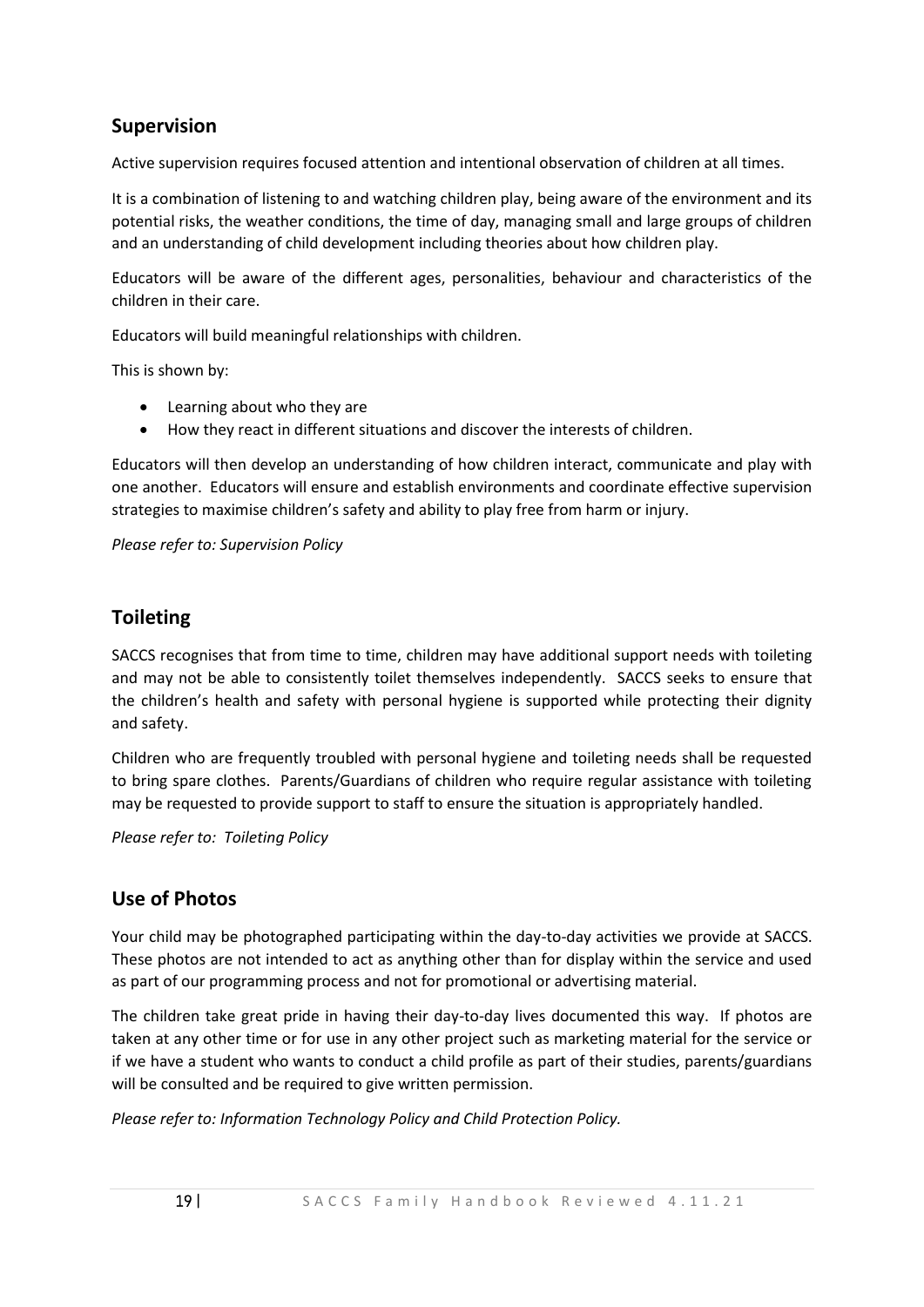#### **Water Safety**

SACCS recognises water play as an enjoyable and valuable play experience for children. SACCS identifies that any water play undertaken should also have an educational purpose.

SACCS ensures that all health and safety guidelines are maintained during water play experiences.

#### **Volunteers & Students**

Volunteers are a valued and integral part of SACCS.

From time-to-time SACCS accepts students from local schools, TAFEs and universities as volunteers.